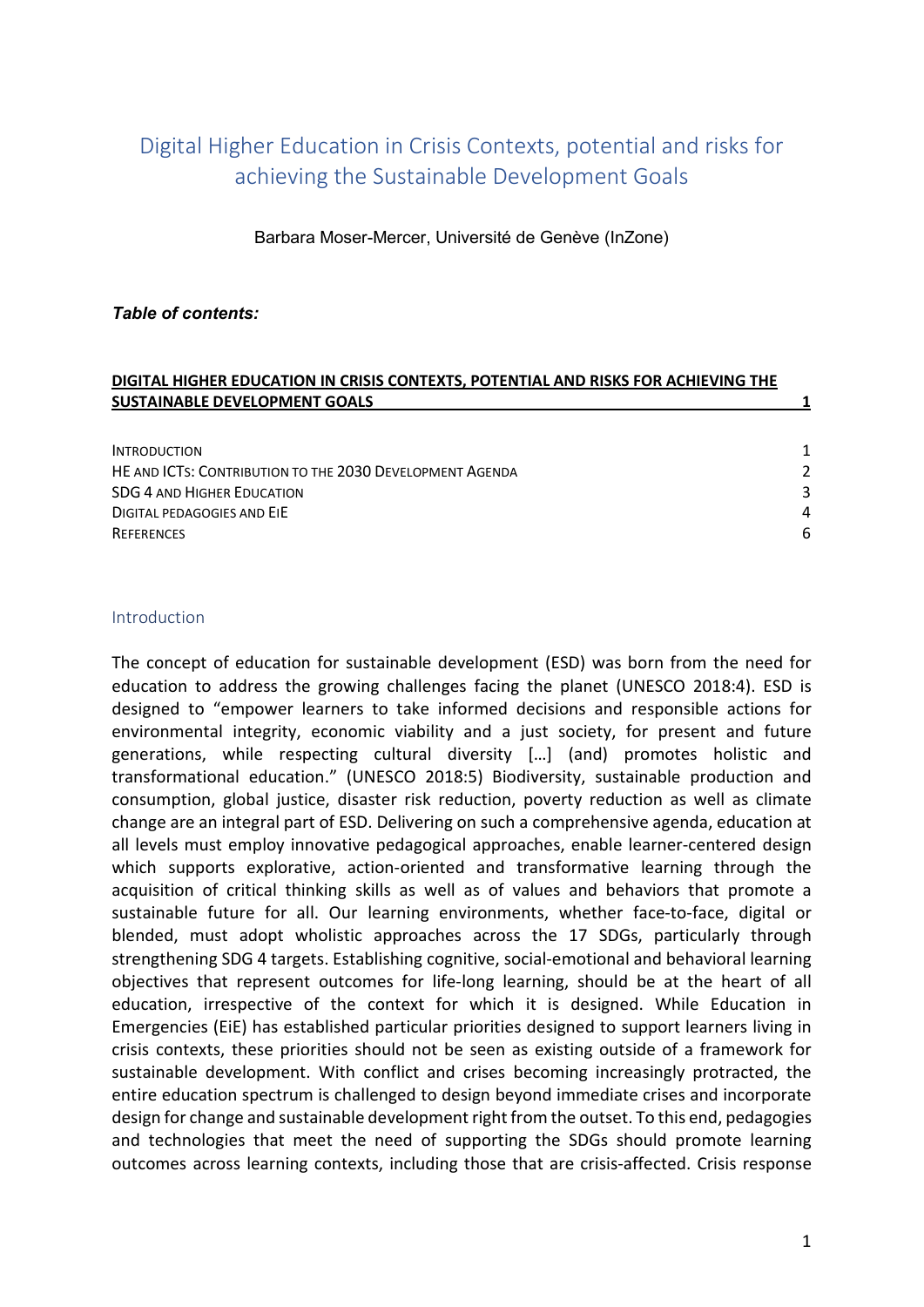has hitherto incorporated the notion of immediacy and short-term action to respond to human suffering. Increasingly, however, the link between humanitarian assistance and more medium- and long-term development action, the so-called humanitarian-development nexus, is seen as vital to building resilience and addressing different types of risk often considered to be responsible for natural disasters and conflict.

## HE and ICTs: Contribution to the 2030 Development Agenda

Although none of the 17 SDGs appears to refer specifically to ICTs, several targets do mention ICTs and associated technologies (WU et al. 2018), and the 2030 Agenda for Sustainable Development refers to ICTs as having the potential to accelerate the development progress, to bridge digital gaps and to construct knowledge communities (United Nations 2015). ICTs could be the key catalysts to all 17 SDGs, and appear to be crucial to reaching the SDG targets. With SDG 10 and 16 focusing on "Peace" (fostering peaceful, just and inclusive societies, free from fear and violence), the civic dimension of academe's vision stands out as an important link that HE creates to the SDGs. While the role of universities during the period of globalization had become increasingly complex (Altbach 2008), the current decade has seen renewed commitment to universities' civic mission and the way this mission can be realized through engaged scholarship and community-based research (Cuthill 2012). Today, such civic engagement cannot only be realized through assisting refugees to study at HE institutions in their first country of asylum, or in third countries (Smit 2018), but when it is technologyenabled increasingly in an array of settlements, including refugee camps and refugee-hosting communities, which HE institutions would otherwise not necessarily reach. While the former options of admitting refugee learners into HE institutions in third countries provide "an important opportunity for academic communities […] to enrich their diversity, foster inclusive communities and to unite around the cause of assisting refugees to continue with their education, and to raise awareness more generally of the plight of refugees and refugee youth" (Smit 2018:35), they reach but a comparatively small number of refugees. New forms of digital academic communities embedded in refugee camps and disadvantaged refugeehosting communities hold the promise of gradually increasing opportunities for refugee youth to co-create digital and blended academic communities in refugee-hosting countries. International collaboration among HE institutions engaged in the refugee context can go a long way towards building HE capacity in struggling low-income countries through digital collaborative scholarship that is sustainable, addresses refugee-hosting countries' needs and strengthens host-country HE institutions, which in turns creates more quality HE opportunities for refugees.

Considering that the post-2015 agenda has placed much more emphasis on post-secondary education, but bearing in mind that only a small share of aid is currently intended to strengthen higher education systems in recipient countries, many of which are also refugeehosting countries, building capacity in these countries to strengthen higher education systems should be seen as a major driver to deliver quality education to their populations. And yet, about 70% of aid to post-secondary education is intended for scholarships to study in donor countries (UIS & EFA 2015). But to play their role effectively, higher education systems must be locally relevant yet globally aware, adaptive and evolving, flexible, and of high quality (Salmi & Bassett 2010). While primarily not focused on education, the World Bank has through its two publications, Constructing Knowledge Societies: New Challenges for Tertiary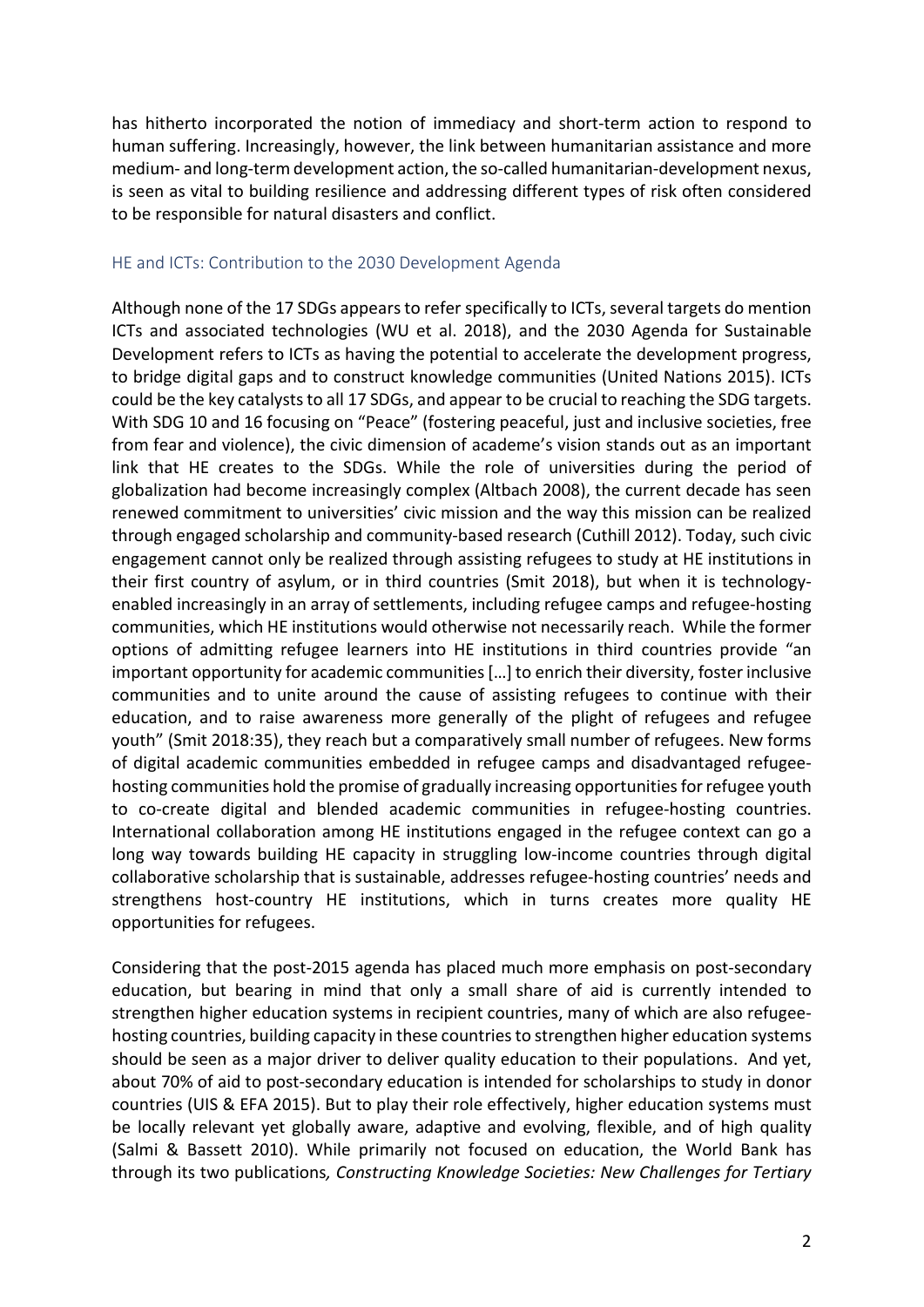Education (2002) and Education Sector Strategy Update (2005) made the case for effective higher education systems. In the words of former World Bank president J.D. Wolfensohn (2000),

"It is impossible to have a complete education system without an appropriate and strong higher education system ... You have to have centers of excellence and learning and training if you are going to advance the issue of poverty and development in developing countries . . . the key . . . is higher education, not just on the technological side, but to create people with enough wisdom to be able to use it." (emphasis added by the author)

Digital HE in crisis contexts allows developing countries to exchange knowledge; it allows for knowledge learned in developing countries to come forward on an equal basis with the knowledge of developed countries; such knowledge can then be shaped and described in a way that can be effective and useful both in industrialised and developing countries. Local relevance promotes local capacity-building; high quality HE strengthens the local knowledge base; ICTs do not only contribute substantially to the creation of quality local knowledge and innovation, but enable its global exchange and leverage the potential of reverse innovation.

### SDG 4 and Higher Education

Education is a central theme throughout the 2013 Agenda, which includes a stand-alone education goal as well as education-related targets within seven of the seventeen SDGs. SDG 4 aims to "ensure inclusive and equitable quality education and promote lifelong learning opportunities for all" by 2030 (UNESCO-UIS 2018). Target 4.3. covers quality TVET and tertiary education and proposes to ensure equal access for all women and men to affordable and quality technical, vocational and tertiary education, including university. No distinction is made within this target between formal and non-formal education, with the latter being much more difficult to measure than the former, but the target clearly states that formal and non-formal education and training can be offered in a variety of settings including schools and universities and workplace environments, and that they can have a variety of durations. HE initiatives in crisis contexts often include a mix of both formal and non-formal HE; this is in part due to the legal constraints in refugee-hosting countries regarding HE initiatives that are not part of the national HE system, in part due to the lack of stability and continuity that characterizes refugee contexts making it necessary to plan with flexibility in mind; it is also in part due to the fact that refugees often do not hold credentials allowing them to be registered in a HE program prior to credential verification for equivalence and authenticity. HEiE actors have thus often tried to bridge the waiting period with non-formal HE programs, many of which can be as rigorous as their formal counterparts.

Target 4.4 (Technical and vocational skills) features the indicator 4.4.1 "Proportion of youth and adults with information and communications technology skills, by type of skill" (UNESCO-UIS 2018:19), with ITU listed as additional custodian agency to report on this indicator. As part of this target ICT skills are seen as determining the effective use of information and communication technology and lack of mastery is seen as the biggest barrier for women to benefit from ICTs. The indicator creates a link between ICT usage and impact, a methodology developed by Eurostat and adopted by UNESCO-UIS. Many non-formal, and even informal, education initiatives in crisis contexts contribute to this indicator by offering courses on basic computer literacy, coding and other basic programming skills, thus offering ways in which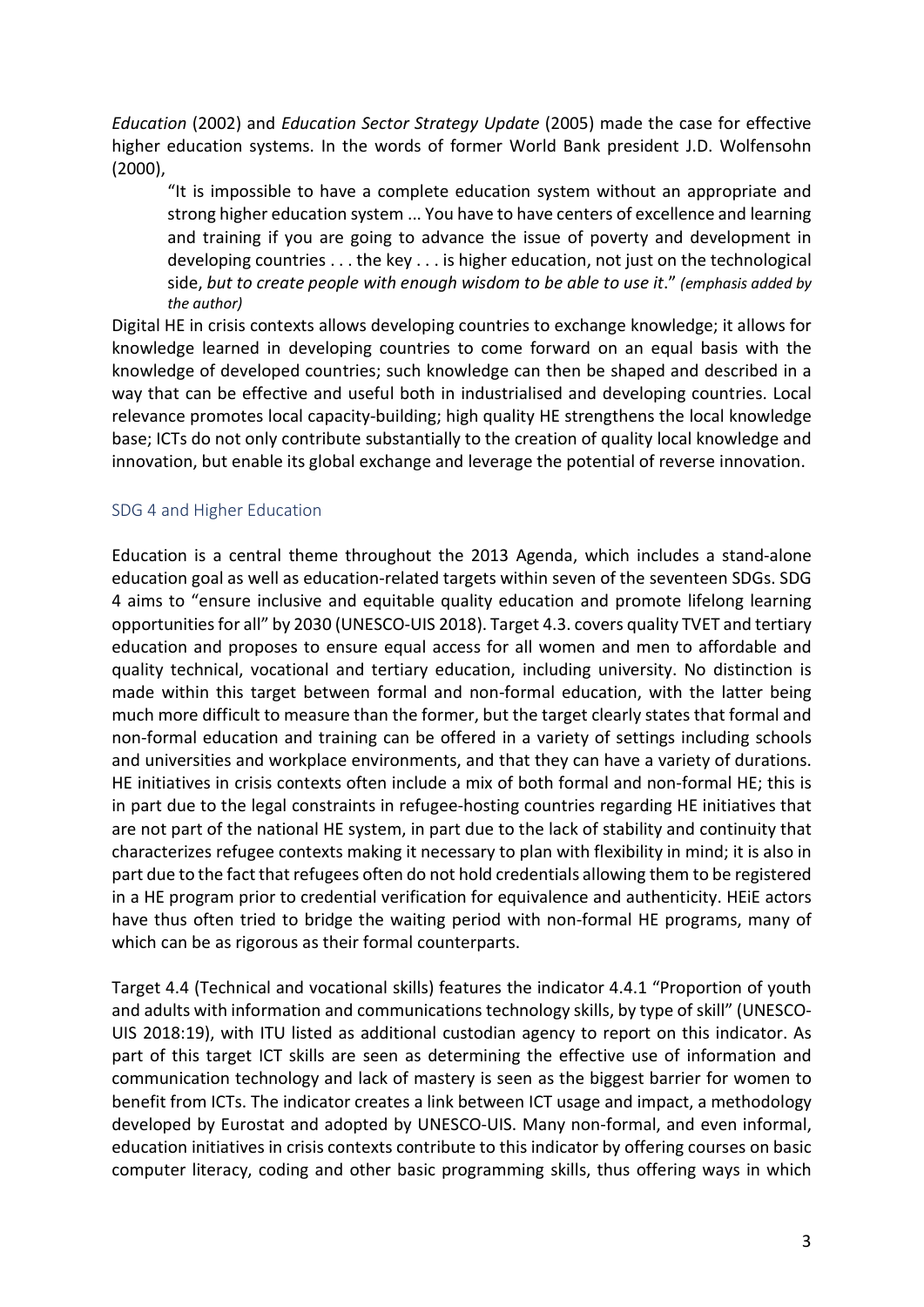vulnerable youth can learn how to use the ICT tools that might ultimately pave the way to their HE engagement.

Target 4.7 (Knowledge and skills needed to promote sustainable development) is of particular importance to HEiE and its digital instantiation, as this target focuses on the acquisition of knowledge and skills needed to promote sustainable development through education for sustainable development and sustainable lifestyles, human rights, gender equality, promotion of a culture of peace and non-violence, global citizenship and appreciation of cultural diversity and of culture's contribution to sustainable development, with the indicator 4.7.1. covering global citizenship education and education for sustainable development, gender equality and human rights that are to be mainstreamed at all levels of education. Some of the examples below point to the potential of sound digital pedagogies to contribute to progress on this target.

## Digital pedagogies and EiE

In his report (Human Rights Council 2015) the Special Rapporteur of the Human Rights Council looks with concern at the rapid increase in the number of private education providers and the resulting commercialization of education, and examines the negative effects of this on the norms and principles underlying the legal framework of the right to education as established by international human rights treaties. He highlights the repercussions of privatization on the principles of social justice and equity and analyses education laws as well as evolving jurisprudence related to privatization in education. Preserving education as a public good and fostering the humanistic mission of education, rather than focusing solely on the pursuit of material values conducive to the market economy, with learning systems devoid of cultural diversity, emerge as key messages from this report. Especially over the past two years much effort has been spent on linking tertiary education to employability and employment in crisis contexts; given the complexity of labor laws and the lack of scalable solutions regarding employment for refugees with advanced skills and competencies, and bearing in mind the importance of social-emotional learning for youth, such a more utilitarian vision of HE has to be critically reviewed in light of the Special Rapporteur's report.

The final draft of the Global Compact on Refugees (UNHCR as at 26.06.2018) devotes relatively little space to education, essentially paragraphs 68 and 69, with an additional reference in the section on complementary pathways for admission to third countries on scholarships and student visas. Paragraph 68 provides for "States and relevant stakeholders" to "contribute resources and expertise to expand and enhance the quality and inclusiveness of national education systems to facilitate access by refugee and host community children (both boys and girls), adolescents and youth to primary, secondary and tertiary education." To meet the specific education needs of refugees the Compact proposes to leverage "safe schools" and "innovative methods such as online education".

As we try and bring together the different strands of Higher Education, Sustainable Development Goals, Higher Education in crisis contexts and ICTs, a rather challenging agenda emerges for digital HE. Crisis contexts favor scale and speed of delivery, and technologyenabled education with its focus on scale and global reach supported by stakeholders that include SMEs, donors and INGOs appears to offer some immediate solutions. However, both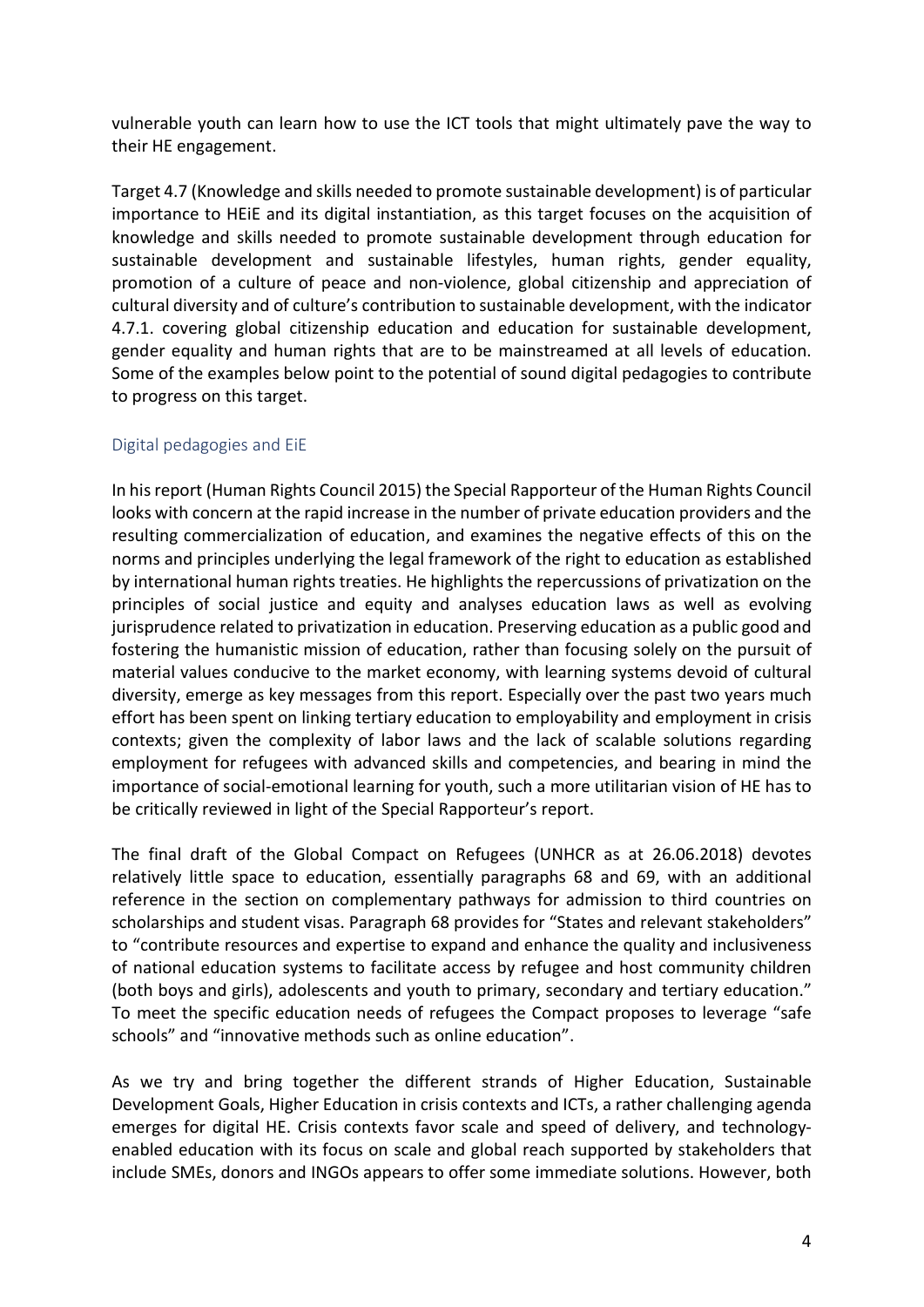Kirk (2007) and Thierney (2011), addressing ways to fix failed states which give rise to largescale displacement, emphasise the importance of rethinking education to effectively deal with building back better. For this technology-enhanced HE holds both promise and carries significant risk. Technology-enhanced HE in crisis contexts designs and embraces innovative pedagogies for internationalization (EMBED-EADTU 2018) while being relevant to the local context in terms of culture and language and cognizant of the protection and social-emotional learning needs of its students. With learners coming mostly from very transmissive pedagogical cultures, technology-enhanced HE needs to ensure that learners are at the center, engaged in active meaningful learning that embraces the 21<sup>st</sup> Century skills, well scaffolded in their learning and motivated to contribute to their local community, however fragile it may be. Building back better starts in crisis contexts, it cannot be merely an afterthought. Digital learning has come a long way over the past two decades; and yet, some education institutions specializing in on-line education and tasked with accepting large numbers of refugee learners, fail to deliver on a quality digital HE experience, using technology merely for enabling on-line access to learning materials and engaging peers to provide learning assessment. With English as a medium of instruction (EMI) on the rise worldwide the authors (Galloway et al. 2017) raise a number of concerns regarding this phenomenon, including cultural (Western dominance) and social issues, as well as students avoiding asking/answering questions, code-switching, impoverished discourse, increased pressure, extra time needed for preparation and instruction, simplified disciplinary content and difficulty explaining it. Digital HE may create access for refugee learners, but requires significant planning and pedagogical design if it is to support quality education that is responsive to the local context, mediates the creation of indigenous knowledge and is designed with sustainability and capacity-building in mind. Much may depend on how HE actors active in crisis contexts invest in terms of research effort that will support their understanding of the needs of the refugee student population and of the contexts in which they live or move to.

For those who creatively integrate technology and pedagogy in a refugee context the results can be astounding: simple apps as part of a collaborative research project allow students to map health risks emanating from animals to humans in camps that are situated in pastoral societies; Open Educational Resources, when responsibly scaffolded pedagogically through blended learning give rise to refugee community initiatives and leverage the creation of indigenous knowledge, often in collaboration with host-country HE institutions; on-line collaboration between students in Western Universities and students in fragility allows for the transfer of simple technologies that have the potential to change the behavior of entire communities as recently observed in a Global Health course where an app to rapidly test water for Vibrio cholerae bacteria was shared with refugee learners in a camp; or the pedagogically varied use of WhatsApp forums to support refugee student learners semisynchronously as they identify engineering problems in their environment and proceed to design their own technical solutions. Open Education Resources also pave the way for scholars in exile to resume teaching and to support refugee learners from their former communities.

As one of the main features of these technologies is ease of access on mobile phones, communication channels between refugee learners, professors, lecturers and student tutors in Western universities, and scholars in the diaspora are created. Their dynamic can be very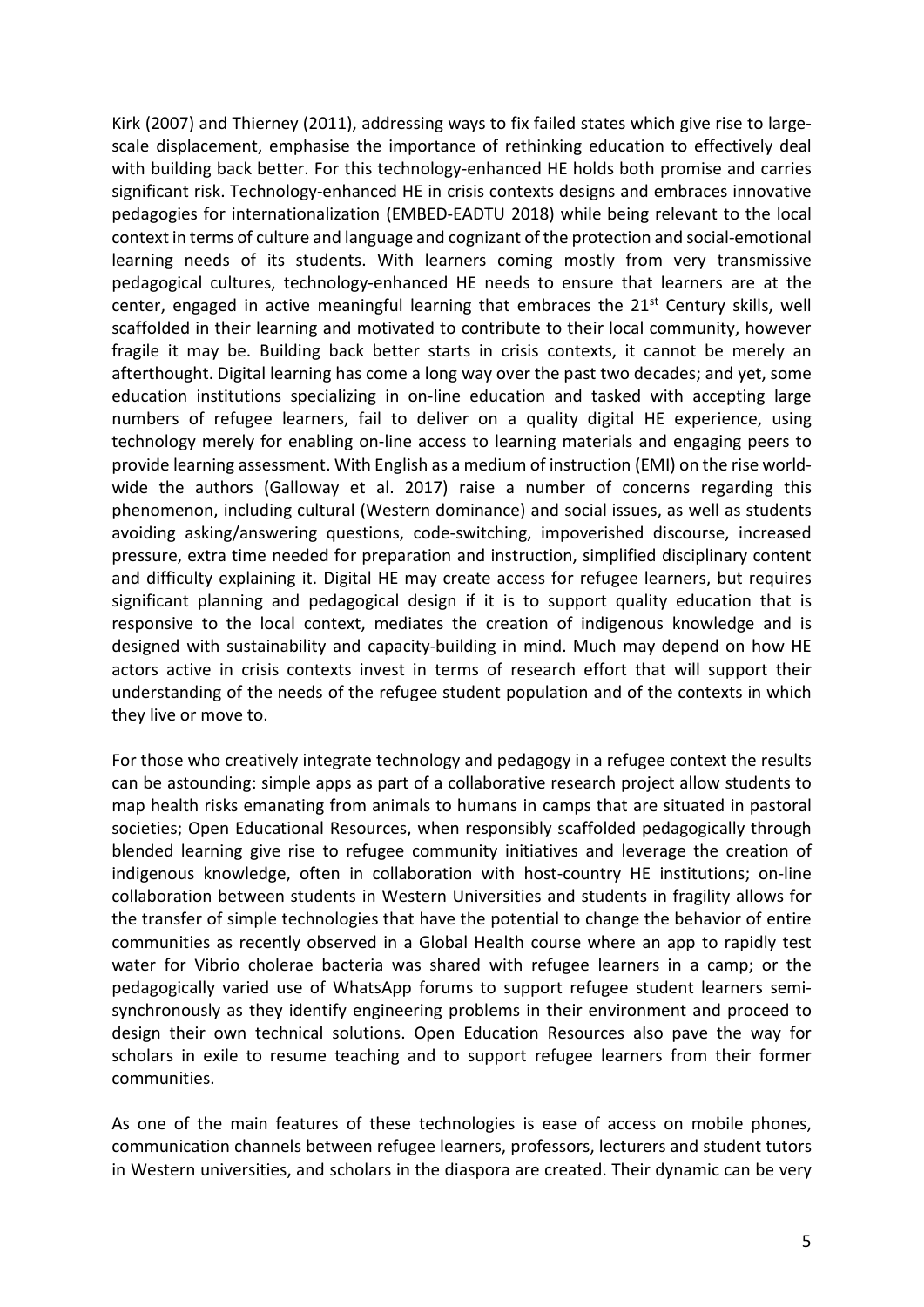encouraging, but has also raised concerns regarding refugee protection. Squaring this with the right to information and academic freedom represents yet another challenge for digital HE.

Positioning technology as a solution to complex challenges has had a varied history; the One-Laptop-per-Child initiative or the Hole-in-the-Wall computer project may have taught us that children can learn how to use computers, but there is no evidence that they actually are effective for quality learning. Similarly, simply focusing on digital learning as a way to create access and subsequent scale, is in light of the numbers of forcibly displaced an understandable endeavour. It does, however, mostly fall short of what HE is capable of in terms of creating quality digital learning environments for all learners, whether they live in fragile contexts or not, whether they are on the move due to conflict or enjoy virtual mobility across established and well-connected HE institutions. HE has the capacity and innovation power to harness technology to make access to HE more inclusive, but more importantly, it has the mission to design technology-enhanced learning in ways that lend support across the 17 SDGs and ensure quality learning across all contexts and for all learners.

#### References

Altbach, P. (2008). The complex roles of universities in the period of globalization. In Global University Network for Innovation (ed.), Higher Education in the World 3 (pp. 5-14). New York: Palgrave MacMillan.

Galloway, N., Kriukow, J., & Numajiri, T. (2017). Internationalisation, higher education and the growing demand for English: an investigation into the English medium of instruction (EMI) movement in China and Japan. ELT Research Papers 17.02. British Council: https://www.teachingenglish.org.uk/sites/teacheng/files/H035%20ELTRA%20Internationalisation\_HE\_and%20 the%20growing%20demand%20for%20English%20A4\_FINAL\_WEB.pdf (Last accessed 26.10.2018).

Cuthill M. (2012). A "Civic Mission" for the university: Engaged scholarship and community-based participatory research. In McIlrath L., Lyons A., Munck R. (eds), Higher Education and Civic Engagement. New York: Palgrave Macmillan.

EMBED-EADTU (2018). https://embed.eadtu.eu (Last accessed 12.10.2018).

Kirk, J. (2007). Education and fragile states. Globalisation, Societies and Education 5(2):181-200, DOI: 10.1080/14767720701425776

Macpherson, I., Robertson, S., & Walford, G. (eds.) (2014). Education, Privatization and Social Justice: Case Studies from Africa, South Asia and South East Asia. Oxford: Symposium Books Limited.

Salmi, J. & R.M. Bassett (2010). Transforming higher education in developing countries: The role of the World Bank. In P. Peterson, E. Baker, & B. McGaw, (Eds.), International Encyclopedia of Education (4:590-596). Oxford: Elsevier.

Smit, A. (2018). Higher Education Scholarships for Refugees: A Reference Framework for Providing Protection and Solutions Opportunities through Complementary Pathways of Admission to Europe. Geneva: IOM (in the framework of the European Resettlement Network - UNHCR, IOM, ICMC).

Tierney, W.G. (2011). The role of tertiary education in fixing failed states: globalization and public goods. Journal of Peace Education 8(2):127-142. DOI: 10.1080/17400201.2011.589256

UNESCO-UIS (2018). Quick Guide to Education Indicators for SDG 4. Montreal: UNESCO-UIS.